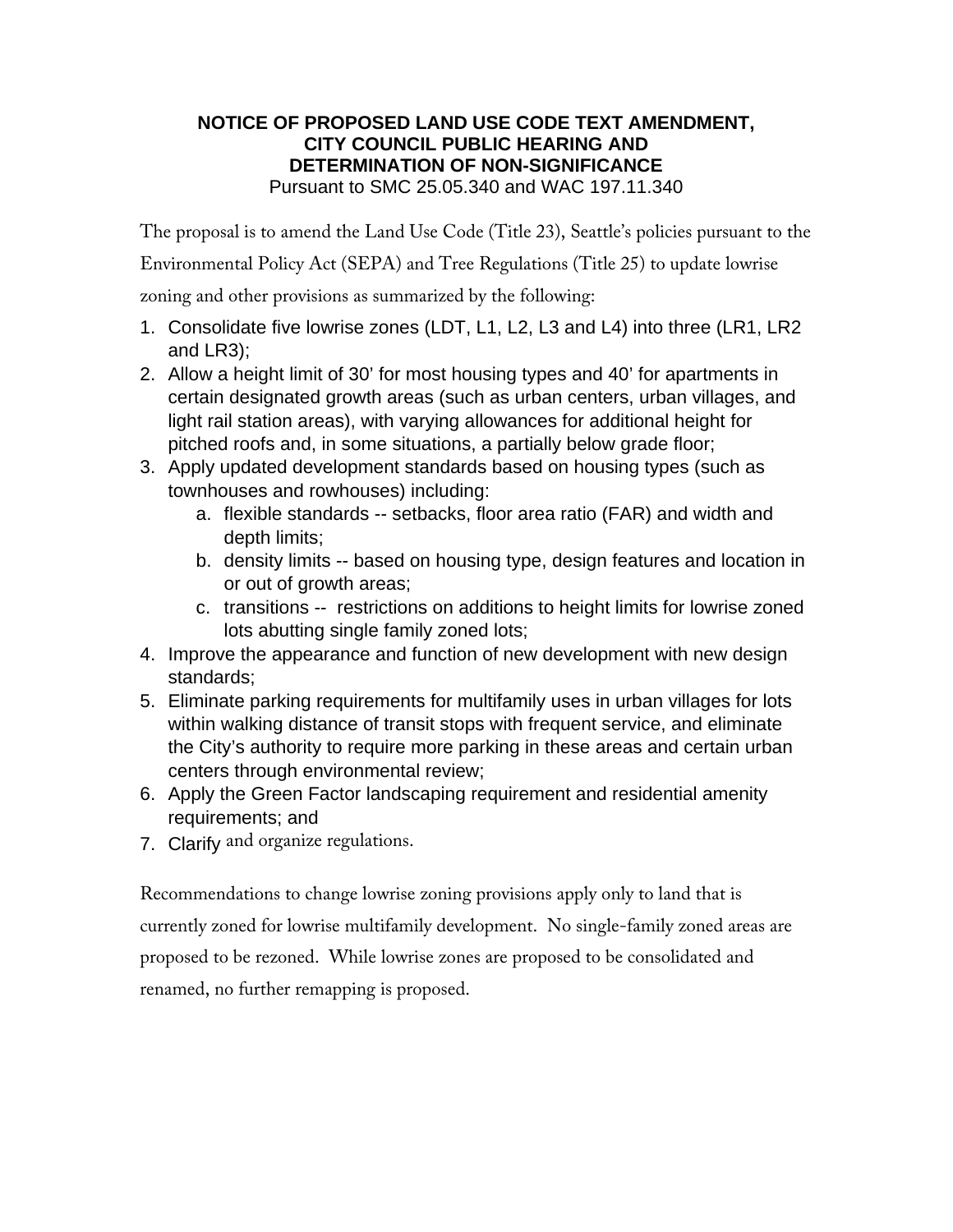Other amendments are proposed, such as changing the method for measuring height, and space requirements for storage of garbage and recycling containers, that apply to more than just lowrise multifamily zones.

# **ENVIRONMENTAL DETERMINATION**

DPD has determined that the amendments described above will not have a significant adverse environmental impact, and has issued a Determination of Non-Significance (no Environmental Impact Statement required).

#### **HOW TO COMMENT**

Comments regarding potential environmental impacts may be submitted through May 6, 2010. Comments must be sent to:

### **City of Seattle, DPD Attn: John Shaw PO Box 34019 Seattle WA 98124-4019**

### **HOW TO APPEAL**

Appeals of the decision to issue a Determination of Non-Significance (DNS) must be submitted to the Office of the Hearing Examiner by 5:00 p.m. May 13, 2010. Appeals should be addressed to the Hearing Examiner and must be accompanied by a \$50.00 filing fee in a check payable to the City of Seattle. The appeal must be sent to:

### **City of Seattle Hearing Examiner PO Box 94729 Seattle WA 98124-4729**

# **PUBLIC HEARING**

The City Council's Committee on the Built Environment will hold a public hearing to take comments on the proposal on May 25, which starts at 5:30 p.m. The hearing will be held in:

> **Council Chambers, 2nd floor Seattle City Hall 600 Fourth Avenue.**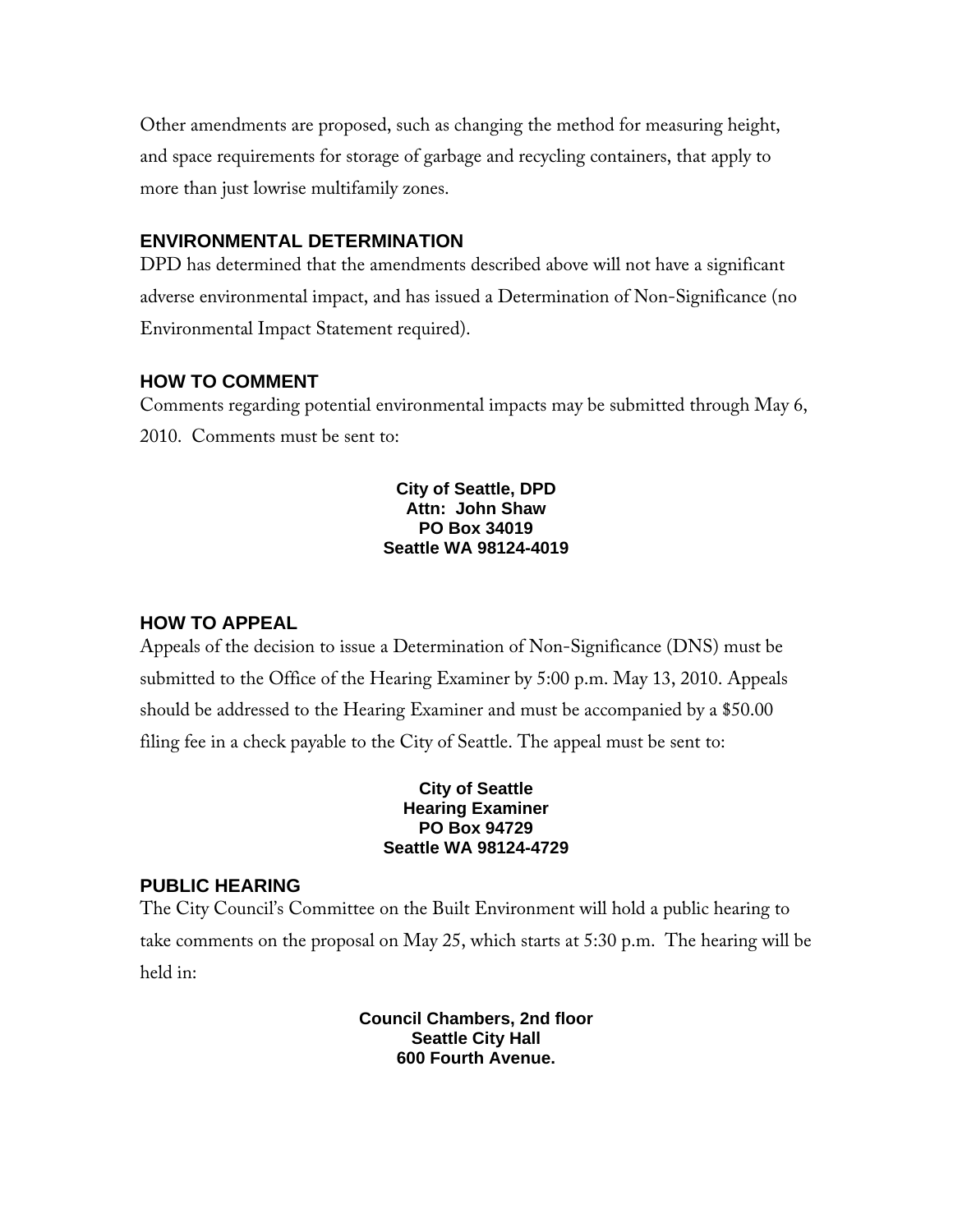The entrances to City Hall are located on the west side of Fifth Avenue, and the east side of Fourth Avenue, between James and Cherry Streets. For those who wish to testify, a sign-up sheet will be available outside the Council Chamber one-half hour before the public hearing. Directions to City Hall, including information about reduced rate parking for evening events, is available at www.seattle.gov/council/city\_hall\_parking.pdf.

Questions concerning the public hearing may be directed to Dan Nolte in Councilmember Clark's office, by calling (206) 684-8802 or via e-mail at: dan.nolte@seattle.gov .

Print and communications access is provided on prior request. Please contact Dan Nolte at 684-8802 as soon as possible to request accommodations for a disability.

### **WRITTEN COMMENTS**

For those unable to attend the public hearing, comments will be accepted through 5:00 p.m. May 24. Please send comments to Dan Nolte or to:

> **Councilmember Sally Clark Legislative Department 600 Fourth Avenue Floor 2 PO Box 34025 Seattle, WA 98124-4025 sally.clark@seattle.gov**

# **INFORMATION AVAILABLE**

Copies of the DNS and the proposal may be obtained at the DPD Public Resource Center, 700 5th Avenue, Suite 2000 in the Seattle Municipal Tower. The Public Resource Center is open 7:30 a.m. to 5:30 p.m. on Monday, Wednesday, and Friday, and 10:30 a.m. to 5:30 p.m. on Tuesday and Thursday. Questions regarding the proposed amendments may be directed to Rebecca Herzfeld at (206) 684-8148 or via email at rebecca.herzfeld@seattle.gov or Michael Jenkins at (206) 615-1674 or via email at michael.jenkins@seattle.gov.